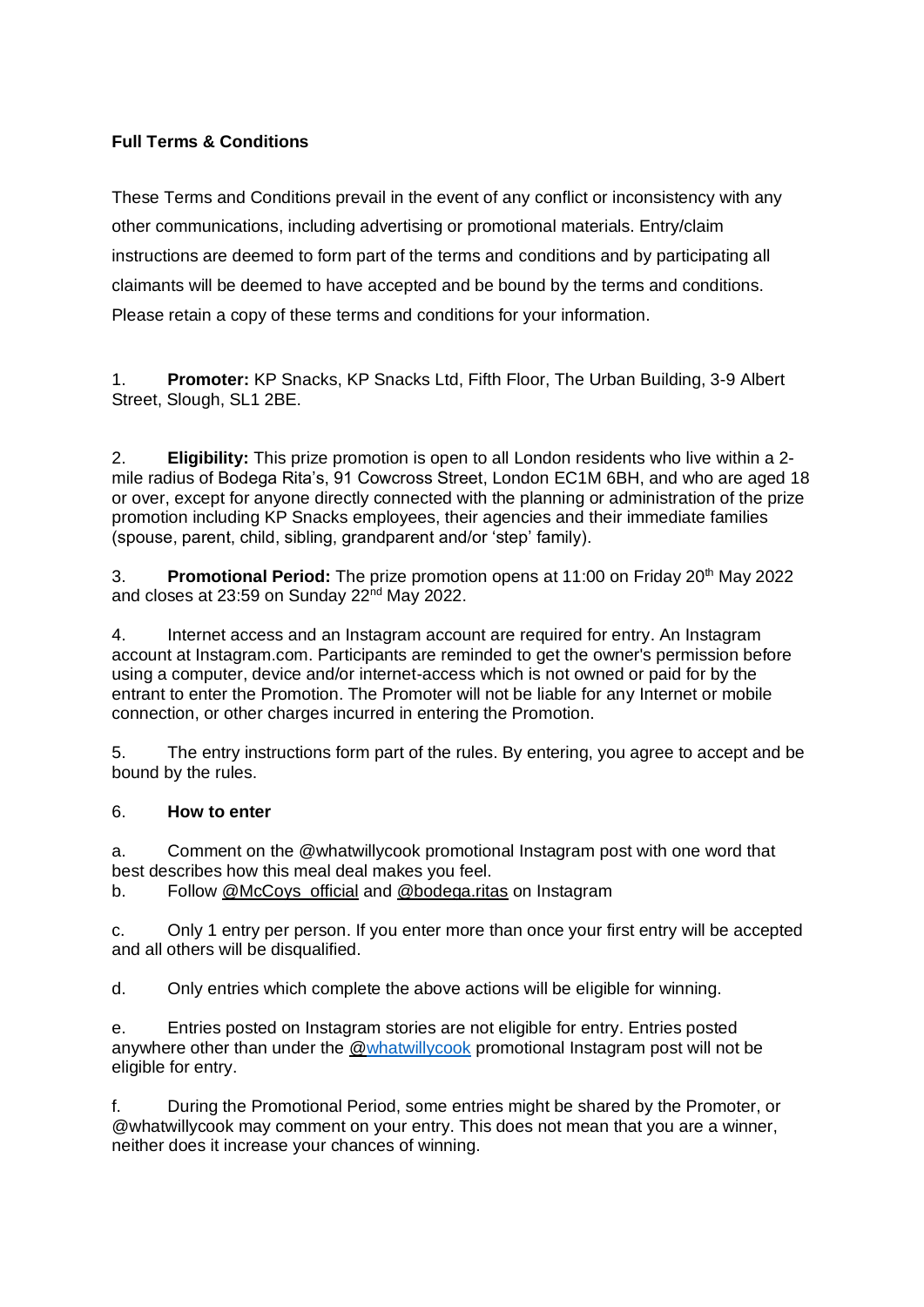g. Please follow [@McCoys\\_official](https://www.instagram.com/mccoys_official/?hl=en) and [@bodega.ritas](https://www.instagram.com/bodega.ritas/?hl=en) on Instagram until Tuesday 31<sup>st</sup> May 2022, in the event that a redraw takes place.

h. Any entries that we consider (in our absolute discretion) to be in breach of government COVID-19 guidelines/restrictions, political, dangerous, profane, suggestive, vulgar, offensive, indecent, illegal, racist, copied, offensive (including but not limited to words or symbols that might be considered offensive to individuals of any race, ethnicity, religion, sexual orientation or socioeconomic group) cruel or fraudulent, or infringe on the rights or copyright of others will be immediately disqualified.

i. We will not tolerate anyone who posts or is seen to be posting comments via any social media channel or anywhere else during this Promotion that we think are bullying, spiteful or upsetting to other entrants and followers of @whatwillycook, [@bodega.ritas](https://www.instagram.com/bodega.ritas/?hl=en) or KP Snacks or directly aimed at us. Anyone acting in this way will be disqualified from the prize promotion.

j. Proof of sending will not be accepted as proof of delivery or receipt of entry. Incomplete, illegal, misdirected or late entries will not be accepted. The Promoter takes no responsibility for entries that are delayed, incomplete or lost due to technical reasons or otherwise.

k. No third party or bulk entries. Entries via third parties, consumer groups or syndicates, entries by macros or other automated means and entries which do not satisfy the requirements of these terms and conditions in full will be disqualified. If it becomes apparent in the reasonable opinion of the Promoter that either a participant or household is using any means to circumvent this condition such as, and without limitation, fraudulently falsifying data; using multiple Instagram accounts; acting fraudulently or dishonestly in the reasonable opinion of the Promoter; using identities other than their own; creating fake identities or using any other automated or manual means in order to increase that participant's or a household's entries or otherwise acting in violation of these terms, these participants and their household will be disqualified, and any prize entitlement will be void.

#### **7. Winner Selection:**

a. There are 100 winners in total. All entries received will be placed into one random prize draw conducted by an independent third-party within 3 days of the closing date. The winners will be the first 100 entries randomly selected that meet the entry criteria.

b. Please note that this is not a competition and entries are not judged.

#### **8. Prize Fund:**

a. There are 100 prizes in total of a Meal Deal on Wheels. The prize consists of a Meal Deal on Wheels - 1 x 'Thai inspired vegetarian sandwich and 1 x packet of McCoy's Thai Sweet Chicken crisps. The prize can only be delivered to an address within a 2-mile radius of Bodega Rita's, 91 Cowcross Street, London EC1M 6BH.

b. There is no cash alternative to the prize stated and prize must be accepted by the named winners. Prize cannot be transferred to anyone else.

c. The Promoter reserves the right to provide an alternative prize of equal or greater value should circumstances outside its control make this necessary.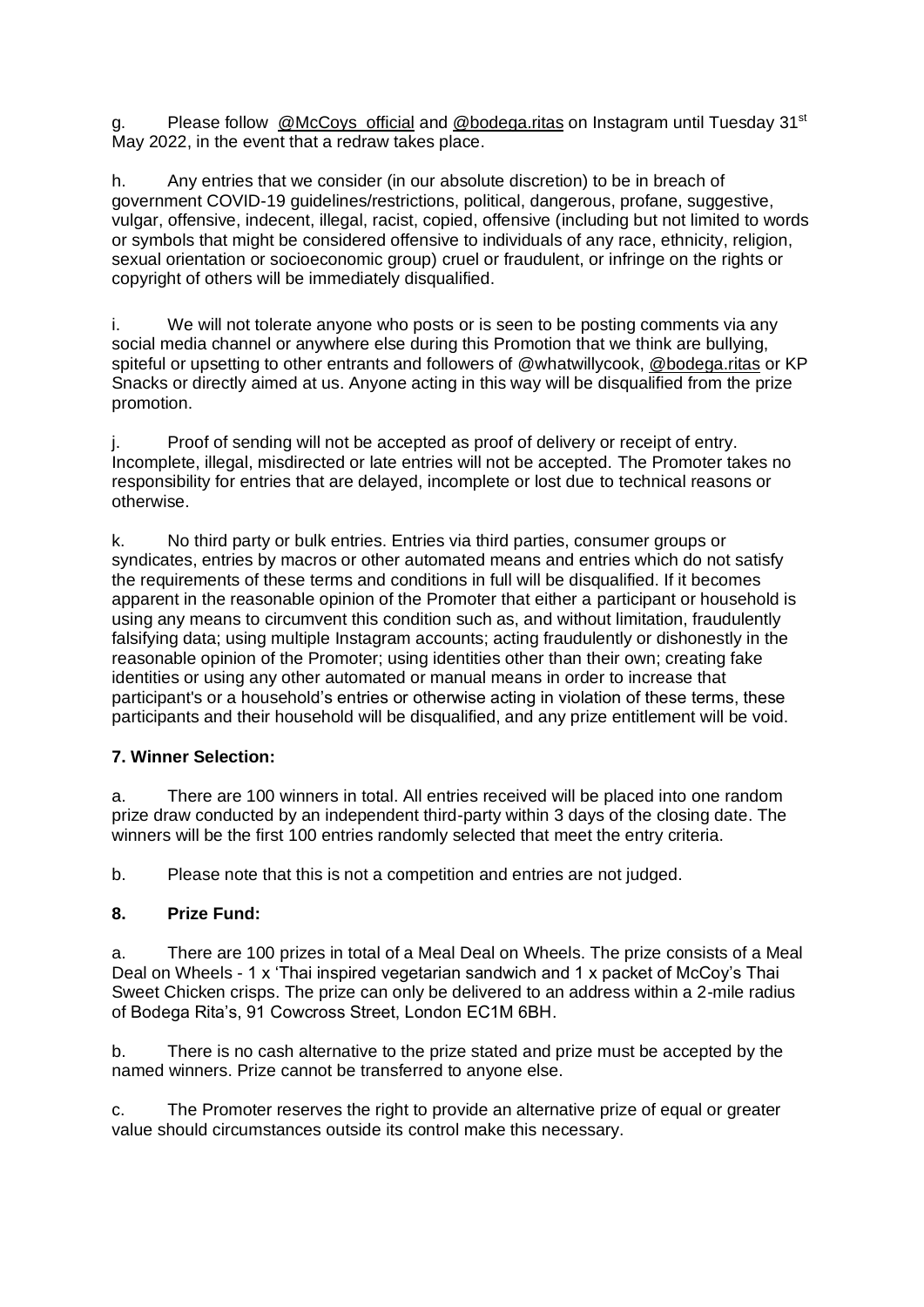d. Max 1 prize per person.

### **9 Winner Notification and verification**

a. Winners will be contacted via an Instagram Direct Message by **@mccoys\_official** by Weds 25<sup>th</sup> May 2022, notified of their win, and required to provide their postal address for prize delivery within 2 days of prize notification.

b. If an Instagram winner does not follow **@mccoys\_official**, they may receive a follow request from **@mccoys\_official** to their Instagram account. A Direct Message will then be sent. Please check your Direct Message inbox.

c. Only a reply via direct message from the same Instagram account that we notify will be accepted.

d. If a winner does not respond within the initial 1 day of notification, they will be contacted again via a direct message and given a further 1 day to respond. If contact cannot be made, or the prize is not claimed, within 2 days of the initial prize notification date, the prize will be redrawn and awarded to a new winner.

e. Any winner who does not live within the 2-mile delivery radius of Bodega Rita's, 91 Cowcross Street, London EC1M 6BH, will have their prize withdrawn and it will be awarded to a runner up drawn at the same time as the original winners.

f. The final time and date for any redraw winners to claim their prize is  $14:00$  on  $30<sup>th</sup>$ May 2022, after which point it will not be possible to arrange further deliveries and any outstanding prizes will not be allocated.

## **10 Prize Delivery**

a. The Prize will be delivered on Monday  $30<sup>th</sup>$  May 22 or Tuesday  $31<sup>st</sup>$  May 22 subject to availability of the delivery company. The winners will not be able to choose their delivery date. The winners will be notified of their delivery date by Friday  $27<sup>th</sup>$  May 2022.

b. It is the responsibility of the entrant to provide their correct, up-to-date details when confirming acceptance of the prize in order for their prize claim to be processed. The Promoter cannot be held responsible for a winner failing to supply accurate information which affects prize acceptance or delivery of their prize.

c. Whilst the Promoter will take all reasonable steps to ensure that its obligations relating to meeting specific timeframes for winner notification/prize fulfilment are met, the Promoter shall not be liable in any way for its inability to meet these timeframes resulting from an outbreak of Covid-19 either within its own business or with its third-party fulfilment provider.

d. Should a national or local lockdown affect the Promoter's ability to meet these deadlines, it will fulfil its obligations as soon as is reasonably possible after its and/or its third-party fulfilment providers resume business as usual.

#### **General:**

12. Where we suspect that an individual has breached these terms and conditions, we reserve the right to verify the winner and ask for proof of identity, age and address and that they are the person associated with the winning notification.